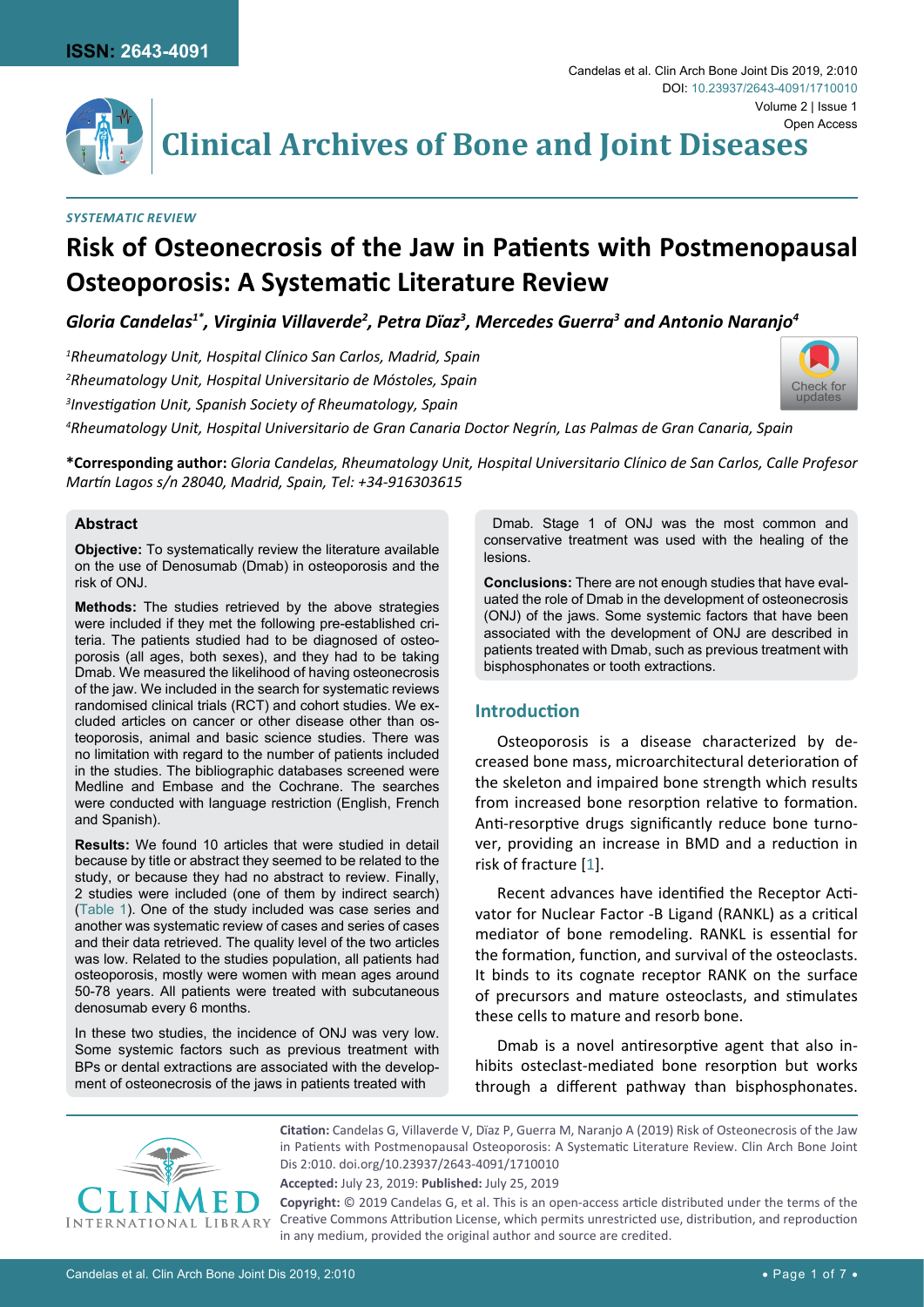#### <span id="page-1-0"></span>**Table 1:** Main characteristics of the included studies.

| <b>Reference</b> | <b>Study</b>                                                                                                                                                                                                                                                           | <b>Population</b>                                                                                                                                                                                                                                                                                                                                   | <b>Follow-Up</b><br><b>Intervention</b>                                                                     | <b>Results</b>                                                                                                                                                                                                                                                                                                                                                                                                                                                                                                                                                                                                                                                                                                                                                                                                                                                                                                  | <b>Quality Of</b><br><b>Evidence</b><br>(Sign) |
|------------------|------------------------------------------------------------------------------------------------------------------------------------------------------------------------------------------------------------------------------------------------------------------------|-----------------------------------------------------------------------------------------------------------------------------------------------------------------------------------------------------------------------------------------------------------------------------------------------------------------------------------------------------|-------------------------------------------------------------------------------------------------------------|-----------------------------------------------------------------------------------------------------------------------------------------------------------------------------------------------------------------------------------------------------------------------------------------------------------------------------------------------------------------------------------------------------------------------------------------------------------------------------------------------------------------------------------------------------------------------------------------------------------------------------------------------------------------------------------------------------------------------------------------------------------------------------------------------------------------------------------------------------------------------------------------------------------------|------------------------------------------------|
| Bagan [7]        | Objectives:<br>Describe clinical<br>characteristics<br>and the evolution<br>of a series of<br>patients who<br>develop ONJ<br>after treatment<br>for osteoporosis<br>(OP) with<br>denosumab<br>(Dmab)<br>Search period:<br>not specified                                | N: 10 patients<br><b>Mean age:</b> $73.7 \pm 11.6$<br>years<br>Sex: 100% women<br><b>Exclusion criteria</b><br>were treatment with<br>other medications<br>or chemotherapy for<br>associated cancers                                                                                                                                                | Intervention:<br><b>Treatment</b><br>with Dmab (60<br>mg)/6 months<br>Follow-up<br>period:<br>not specified | -The average number of doses of<br>denosumab was $3.4 \pm 2.2$ .<br>9 patients (90%) had also been<br>treated before with oral BPs, for an<br>average of $44.7 \pm 25.11$ months (4<br>with ibandronate, 3 with risedronate<br>and 3 with alendronate.<br>-In 7 (70%), the ONJ was located in<br>the jaw.<br>- The most common local risk<br>factor found was tooth extraction<br>(six cases, 60%); Only one case<br>associated with dental implant was<br>found. Three cases (30%) had an<br>intraoral and necrotic fistula and in<br>9 cases (90%) bone exposure was<br>observed.<br>- Bone sclerosis was present in all<br>cases. No sequestration was found<br>in any case, osteolysis was present<br>in six (60%) cases.<br>- Stage 1 of ONJ was the most<br>common, occurring in eight (80%)<br>cases, and in all cases except one,<br>conservative treatment was used<br>with the healing of the lesions | 3                                              |
| Oliveira [6]     | Design:<br><b>Systematic</b><br>review of<br>cases and<br>series of cases<br><b>Objectives:</b><br><b>Review the</b><br>literature of<br>clinical cases<br>that develop<br><b>ONM</b> after<br>treatment with<br>Dmab<br>Search period:<br>January 2010 to<br>May 2015 | N:17 patients<br>8 OP (mean age: $\geq 60$<br>(58-78a). 100% women.<br>9 Cancer.<br>To be included, the<br>articles had to be a case<br>or a series of clinical<br>cases in patients $\geq 18$<br>years of who used Dmab<br>for the treatment of<br>osteoporosis including<br>patients with Cancer and<br>who had received some<br>therapy for ONJ. | <b>Treatment</b><br>with Dmab (60<br>mg)/6 months                                                           | -Of the 17 cases detected only 8<br>were in patients with osteoporosis<br>and osteopenia.<br>-The majority of cases of ONJ<br>occurred in the posterior mandibular<br>area and only one of them in the<br>posterior maxillary area.<br>-The associated systemic factors<br>were:<br>-Previous appointment with BPs (in<br>6 of 8 cases).<br>-Dental extractions (4 of the 8<br>cases).                                                                                                                                                                                                                                                                                                                                                                                                                                                                                                                          | 3                                              |

Dmab is a fully human monoclonal antibody (IgG2) that inhibits RANKL with high specificity, mimicking the effects of OPG on RANKL.6 [[2](#page-5-4)].

Following menopause, increased RANKL results in increased bone resorption and bone loss, which can lead to osteoporosis, a condition characterized by compromised bone strength and increased risk of fracture [[3](#page-5-5)]. In postmenopausal women with osteoporosis, denosumab significantly reduced bone turnover markers (BTMs), increased bone mineral density (BMD), and reduced new vertebral (68%), hip (40%), and nonvertebral (20%) fractures compared with placebo [[4](#page-5-6)].

The American Association of Oral and Maxillofacial Surgeons (AAOMS) has recently (2014) updated their definition of medication-related ONJ to (1) Current or previous treatment with antiresorptive or antiangiogenic agents; (2) Exposed bone or bone that can be probed through an intraoral or extraoral fistula (e) in the maxillofacial area that has persisted for more than 8 weeks; and (3) No history of radiation therapy to the jaws or obvious metastatic disease to the jaws [[5\]](#page-5-3).

The ONJ is a multifactorial disease, of which occurrence is predisposed by some factors. It includes local factors such as tooth extraction, dent alveolar surgery, periodontal disease, trauma from ill-fitting dentures [[6\]](#page-5-2) and systemical factors such as malignant diseases (breast, lung and prostate, multiple myeloma), chemotherapy, chronic steroid therapy, smoking, diabetes and anaemia [[6\]](#page-5-2).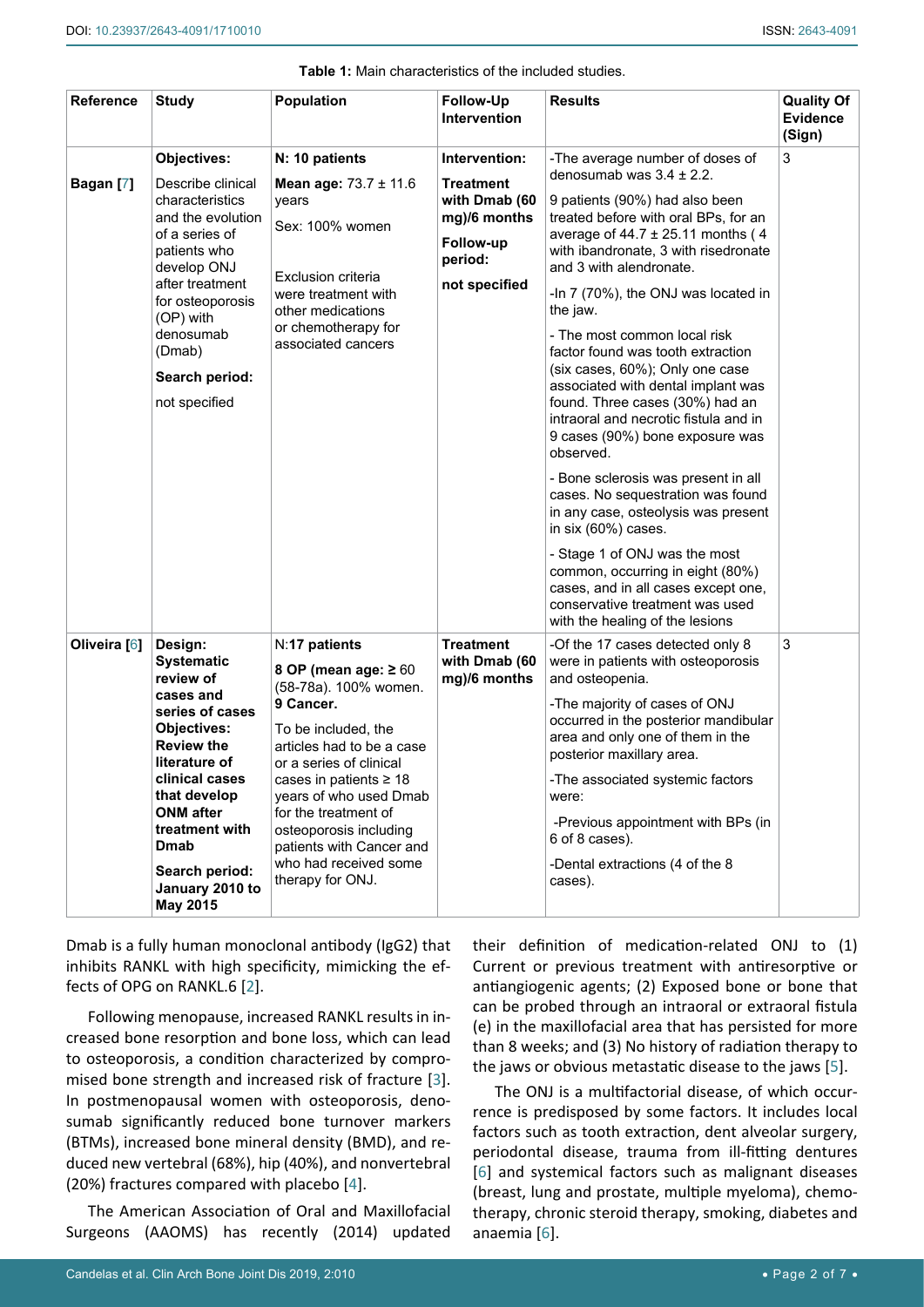#### <span id="page-2-0"></span>**Table 2:** Search strategies in the different bibliographic databases and hits.

#### **PUBMED**

Search ((((((("osteoporosis"[MeSH Terms] OR "osteoporoses"[Title/Abstract] OR "post traumatic osteoporosis"[Title/Abstract] OR post traumatic osteoporoses[Title/Abstract] OR "osteoporosis senile"[Title/Abstract] OR "senile osteoporosis"[Title/Abstract] OR "bone loss age related"[Title/Abstract] OR "age related bone loss"[Title/Abstract] OR "age related bone losses"[Title/Abstract] OR "bone loss, osteoporosis"[Title/Abstract] OR "age related osteoporosis"[Title/Abstract] OR "age related osteoporoses"[Title/ Abstract] OR "osteoporosis, postmenopausal"[MeSH Terms] OR "perimenopausal bone loss"[Title/Abstract] OR "bone loss postmenopausal"[Title/Abstract] OR "post menopausal osteoporosis"[Title/Abstract] OR "postmenopausal osteoporosis"[Title/ Abstract] OR "postmenopausal osteoporoses"[Title/Abstract] OR "postmenopausal bone loss"[Title/Abstract] OR "female athlete triad syndrome"[MeSH Terms] OR "female athlete triad"[Title/Abstract] OR "decalcification, pathologic"[MeSH Terms] OR "pathologic decalcification"[Title/Abstract] OR "corticosteroid induced osteoporosis"[Title/Abstract] OR "glucocorticoid induced osteoporosis"[Title/Abstract] OR "idiopathic osteoporosis"[Title/Abstract] OR "involutional osteoporosis"[Title/Abstract] OR "juvenile osteoporosis"[Title/Abstract] OR "primary osteoporosis"[Title/Abstract] OR "secondary osteoporosis"[Title/Abstract] OR "bone density"[MeSH Terms] OR "bone densities"[Title/Abstract] OR "density, bone"[Title/Abstract] OR "bone mineral density"[Title/Abstract] OR "bone mineral densities"[Title/Abstract] OR "density, bone mineral"[Title/Abstract] OR "bone mineral content"[Title/Abstract] OR "bone mineral contents"[Title/Abstract] OR "bmd"[Title/Abstract] OR "fractures, bone"[MeSH Terms] OR "broken bones"[Title/Abstract] OR "broken bone"[Title/Abstract] OR "bone fractures"[Title/Abstract] OR "bone fracture"[Title/ Abstract] OR "fracture, bone"[Title/Abstract] OR "bone mineral density"[Title/Abstract] OR "low bone mass"[Title/Abstract] OR "low bone mass density"[Title/Abstract] OR "low bone mineral density"[Title/Abstract] OR "low bone"[Title/Abstract] OR "low bone density"[Title/Abstract] OR "postmenopausal bone loss"[Title/Abstract] OR "bone loss osteoporosis"[Title/Abstract] OR "bone loss postmenopausal"[Title/Abstract] OR "bone loss"[Title/Abstract])) NOT cancer [sb])) AND (("Denosumab"[Mesh] OR "denosumab"[Title/Abstract] OR "prolia"[Title/Abstract] OR "xgeva"[Title/Abstract] OR "amg 162"[Title/Abstract] OR "amg162"[Title/Abstract]))) AND (((((((("Jaw Diseases/chemically induced"[Mesh] OR "Jaw Diseases/drug effects"[Mesh] OR "Jaw Diseases/growth and development"[Mesh] OR "Jaw Diseases/pathology"[Mesh] OR "Jaw Diseases/pharmacology"[Mesh]))) OR (("Maxillary Diseases/chemically induced"[Mesh] OR "Maxillary Diseases/chemistry"[Mesh] OR "Maxillary Diseases/drug therapy"[Mesh] OR "Maxillary Diseases/pathology"[Mesh]))) OR (("osteomyelitis/pathology"[MeSH Terms] OR "osteomyelitis/ chemically induced"[MeSH Terms] OR "osteomyelitis/secondary"[MeSH Terms] OR "osteomyelitis/drug therapy"[MeSH Terms]))) OR (("periodontal attachment loss/chemically induced"[MeSH Terms] OR "periodontal attachment loss/drug therapy"[MeSH Terms] OR "periodontal attachment loss/pathology"[MeSH Terms]))) OR (("Periodontal Diseases/chemically induced"[Mesh] OR "Periodontal Diseases/chemistry"[Mesh] OR "Periodontal Diseases/drug effects"[Mesh] OR "Periodontal Diseases/injuries"[Mesh] OR "Periodontal Diseases/pathology"[Mesh] OR "Periodontal Diseases/secondary"[Mesh]))) OR (("Periodontitis/chemically induced"[Mesh] OR "Periodontitis/drug effects"[Mesh] OR "Periodontitis/pathology"[Mesh]))))) NOT (("Animals"[Mesh] NOT ("Animals"[Mesh] AND "Humans"[Mesh])))

#### **EMBASE PICO2b**

'osteoporosis'/exp OR 'decalcification, pathologic' OR 'endocrine osteoporosis' OR 'osteoporosis' OR 'osteoporotic decalcification' AND ('denosumab'/exp OR 'amg 162' OR 'amg162' OR 'amgiva' OR 'denosumab' OR 'prolia' OR 'xgeva') AND ('jaw disease'/exp OR 'jaw disease' OR 'jaw diseases' OR 'jaw disorder' OR 'mandible injury' OR 'mandibular diseases' OR 'mandibular injuries' OR 'mandibular injury' OR 'maxillary diseases' OR 'temporomandibular disorder' OR 'osteomyelitis'/exp OR 'osteomyelitis' OR 'periodontal disease'/exp OR 'dental loss' OR 'dental migration' OR 'dental mobility' OR 'edentulism' OR 'furcation defects' OR 'mesial movement of teeth' OR 'paradontal disease' OR 'paradontopathy' OR 'paraodontopathy' OR 'parodentopathy' OR 'parodontal disease' OR 'parodontium disease' OR 'parodontive tissue disease' OR 'peridontal disease' OR 'peridontal tissue disease' OR 'peridontium disease' OR 'periodontal atrophy' OR 'periodontal attachment loss' OR 'periodontal cyst' OR 'periodontal disease' OR 'periodontal diseases' OR 'periodontal infection' OR 'periodontium disease' OR 'periodontopathy' OR 'tooth loss' OR 'tooth migration' OR 'tooth mobility' OR 'tooth movement' OR 'periodontitis'/exp OR 'paradontitis' OR 'parodontitis' OR 'peridontitis' OR 'periodontitis') AND ('clinical trial'/de OR 'controlled clinical trial'/de OR 'controlled study'/de OR 'drug dose comparison'/de OR 'human'/de OR 'phase 3 clinical trial'/de OR 'phase 3 clinical trial (topic)'/de OR 'practice guideline'/de OR 'randomized controlled trial'/de OR 'randomized controlled trial (topic)'/de OR 'systematic review'/de) AND 'review'/it AND ([english]/lim OR [french]/lim OR [spanish]/lim)

#### PICO 2b Cochrane:

| #1  | MeSH descriptor: [Osteoporosis] explode all trees                                                  | 3542  |
|-----|----------------------------------------------------------------------------------------------------|-------|
| #2  | MeSH descriptor: [Neoplasms] explode all trees                                                     | 61198 |
| #3  | $#1$ not $#2$                                                                                      | 3360  |
| #4  | MeSH descriptor: [Denosumab] explode all trees                                                     | 115   |
| #5  | MeSH descriptor: [Jaw Diseases] explode all trees and with qualifier(s): [Chemically induced - CI] | 19    |
| #6  | MeSH descriptor: [Maxillary Diseases] explode all trees                                            | 0     |
| #7  | MeSH descriptor: [Osteomyelitis] explode all trees                                                 | 134   |
| #8  | MeSH descriptor: [Periodontal Attachment Loss] explode all trees                                   | 734   |
| #9  | MeSH descriptor: [Periodontal Diseases] explode all trees                                          | 4510  |
| #10 | MeSH descriptor: [Periodontitis] explode all trees                                                 | 2100  |
| #11 | #5 or #6 or #7 or #8 or #9 or #10                                                                  | 4682  |
| #12 | #3 and #4 and #11                                                                                  | 0     |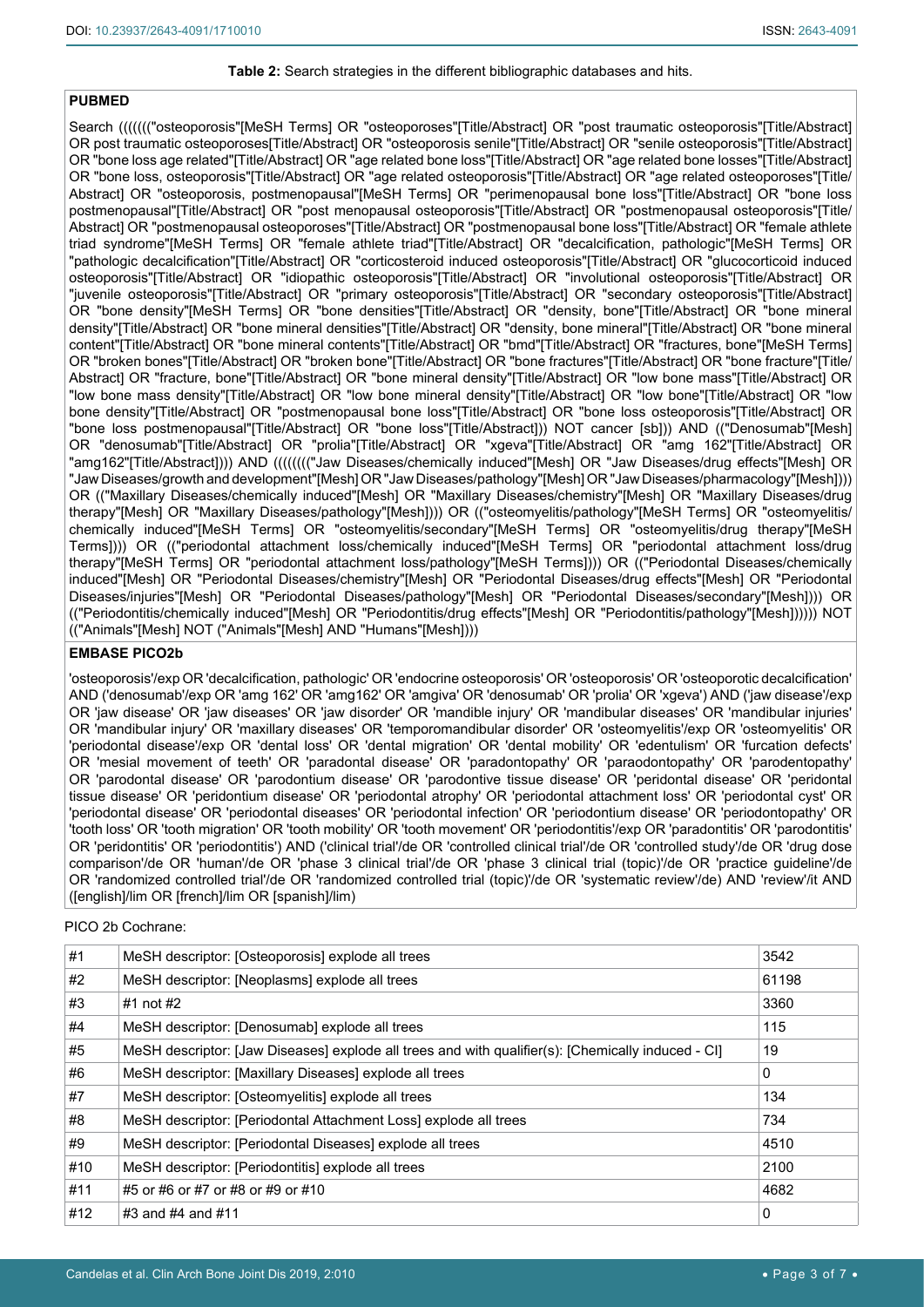The aim of this study was, therefore, to systematically review the literature available on the use of Dmab in osteoporosis and the risk of ONJ. This information was afterwards examined and used by the experts of the Spanish Society of Rheumatology Consensus of osteoporosis to generate clinical practice recommendations for rheumatologists.

# **Methods**

As a part of the Spanish Society of Rheumatology Consensus of osteoporosis, a systematic literature review was performed to address the experts' question on the risk of osteonecrosis of the jaw in patients with postmenopausal osteoporosis. A protocol of the review was established and further advice from the complete team of the Consensus was obtained.

# **Search strategy**

The studies were identified by sensitive search strategies in the main bibliographic databases [\(Table 2](#page-2-0)). For this purpose, an expert librarian collaborated and checked the search strategies.

The following bibliographic databases were screened as follows: Medline and Embase from the beginning to 8th May 2017, and the Cochrane Central register of Controlled Trials (CENTRAL) up to  $8<sup>th</sup>$  May 2017. The searches were conducted with a language restriction (English, French and Spanish).

In the end, a hand search was completed by reviewing the references of the included studies, and all the publications or other information provided by the experts related to the systematic review were also examined.

# **Selection criteria**

The studies retrieved by the above strategies were included if they met the following pre-established criteria. The patients studied had to be diagnosed of osteoporosis (all ages, both sexes), and they had to be taking Dmab. We measured the likelihood of having osteonecrosis of the jaw.

We included in the search for systematic reviews randomised clinical trials (RCT) and cohort studies. We excluded articles on cancer or other disease other than osteoporosis, animal and basic science studies. There was no limitation with regard to the number of patients included in the studies. Selection of studies and data collection EndNote X7s software was used to manage the records retrieved by searches of the different electronic data bases and manual search methods.

<span id="page-3-0"></span>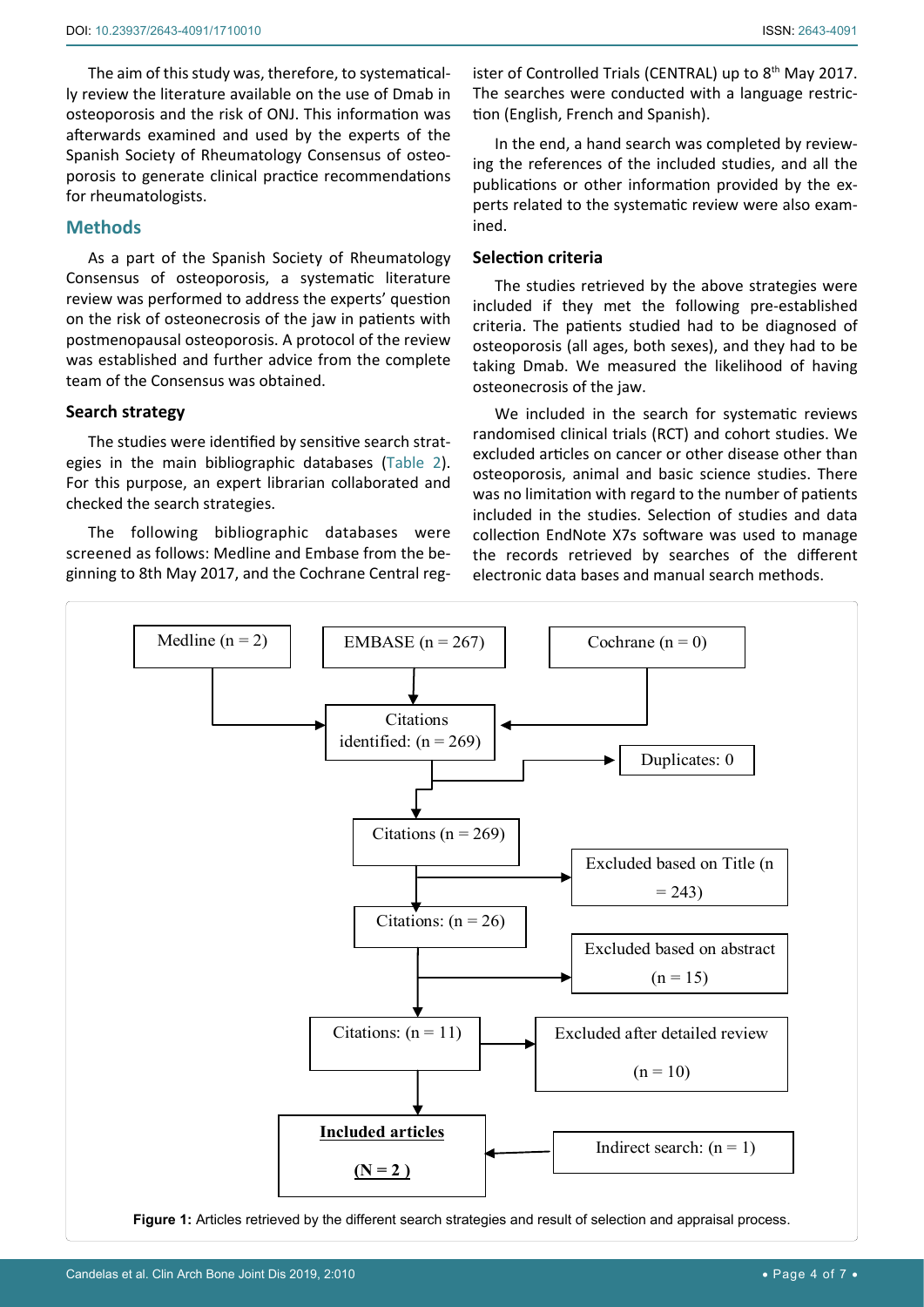# **Screening of studies, data collection and analysis**

One reviewer (G.C) screened the titles and abstracts of the retrieved articles for selection criteria independently. The reviewer collected the data from the studies included by using *ad hoc* standard forms. All collection was double by article and independent. The reviewer entered the data from the forms into spreadsheets. Articles that did not fulfil all the inclusion criteria or that had insufficient data were excluded. To grade the quality, we used the levels of scientific evidence and SIGN recommendation grades. Metaanalysis was only planned in case enough homogeneity was present among the included studies.

# **Results**

The result of the search strategies is presented in [Table 2](#page-2-0) by specific terms, and in total in [Figure 1.](#page-3-0) We found 10 articles that were studied in detail because by title or abstract they seemed to be related to the study, or because they had no abstract to review. [Table](#page-4-0)  [3](#page-4-0) shows the studies that were excluded after detailed review and the reasons for exclusion. Finally, 2 studies were included (one of them by indirect search) ([Table 1](#page-1-0)). One of the study included was case series and another was systematic review of cases and series of cases and their data retrieved. The quality level of the two articles was 3. [Table 1](#page-1-0) shows the main characteristics of the included studies.

Related to the studies population, all patients had osteoporosis, mostly were women with mean ages around 50-78 years. All patients were treated with subcutaneous Dmab every 6 months.

In the study of Bagan, et al. [[7](#page-5-1)] all patients with osteoporosis treated with Dmab at a dose of 60 mg subcutaneously every 6 months were included. Exclusion criteria were treatment with other medications or chemotherapy for associated cancers. In each case, in addition to age and sex, Dmab doses were recorded, and in patients who had been previously treated with bisphosphonates (BPs), the drug used and time in treatment were recorded.

With regard to ONJ, the location of the lesions

in the jaw was recorded and the presence of local and systemic risk factors that could contribute to the appearance of the lesions (dental extractions, implants, prosthesis or spontaneous appearance). In each case, orthopantomography was performed, and in three of the eight cases, a computerized tomography was performed. The presence of osteolysis, sclerosis and bone sequestration was recorded. The mean number of doses of Dmab was 3.4 ± 2.2.

Nine patients (90%) had also been treated before with oral BPs, for an average of  $44.7 \pm 25.11$  months. Four had been treated with ibandronate, three with risedronate and three with alendronate. In seven cases (70%), the ONJ was located in the jaw. The most common local risk factor found was tooth extraction (six cases, 60%); Only one case associated with dental implant was found. Three cases (30%) had an intraoral and necrotic fistula and in 9 cases (90%) bone exposure was observed. Regarding the radiographic changes observed, bone sclerosis was present in all cases. No sequestration was found in any case, osteolysis was present in six cases (60%).

Stage 1 of ONJ was the most common, occurring in eight cases (80%), and in all cases except one, conservative treatment was used with the healing of the lesions. One patient did not agree to be treated due to his age and concomitant systemic diseases. The follow-up was lost in two patients.

In the other study [\[6](#page-5-2)] the objective was to perform a systematic review that included the clinical cases published in the literature of people who develop ONM after DNM treatment. However, not all selected cases corresponded to people with osteoporosis. To do this, they conducted a review of the evidence using PubMed, Medline and Cochrane from January 2010 to May 2015. Articles should be case reports or series of clinical cases, in patients 18 years of age or older who used Dmab for the prevention of bone metastases and/ or treatment of osteoporosis and giant cell tumors or patients who had received some therapy for ONJ.

Based on the established criteria, 22 articles were selected. The parameters analyzed were: Type of

| Estudio (referencia bibliográfica) | Razones de exclusión             |
|------------------------------------|----------------------------------|
| Cooper [10]                        | Does not meet inclusion criteria |
| Costa [11]                         | Does not meet inclusion criteria |
| Dodson [12]                        | Does not meet inclusion criteria |
| Henry [9]                          | Does not answer the question     |
| Khan [13]                          | Does not meet inclusion criteria |
| Khan $[5]$                         | Does not meet inclusion criteria |
| Khan $[14]$                        | Does not meet inclusion criteria |
| Zavras [15]                        | Editorial                        |
| Xue [16]                           | Does not meet inclusion criteria |

<span id="page-4-0"></span>**Table 3:** Excluded studies and reasons for exclusion.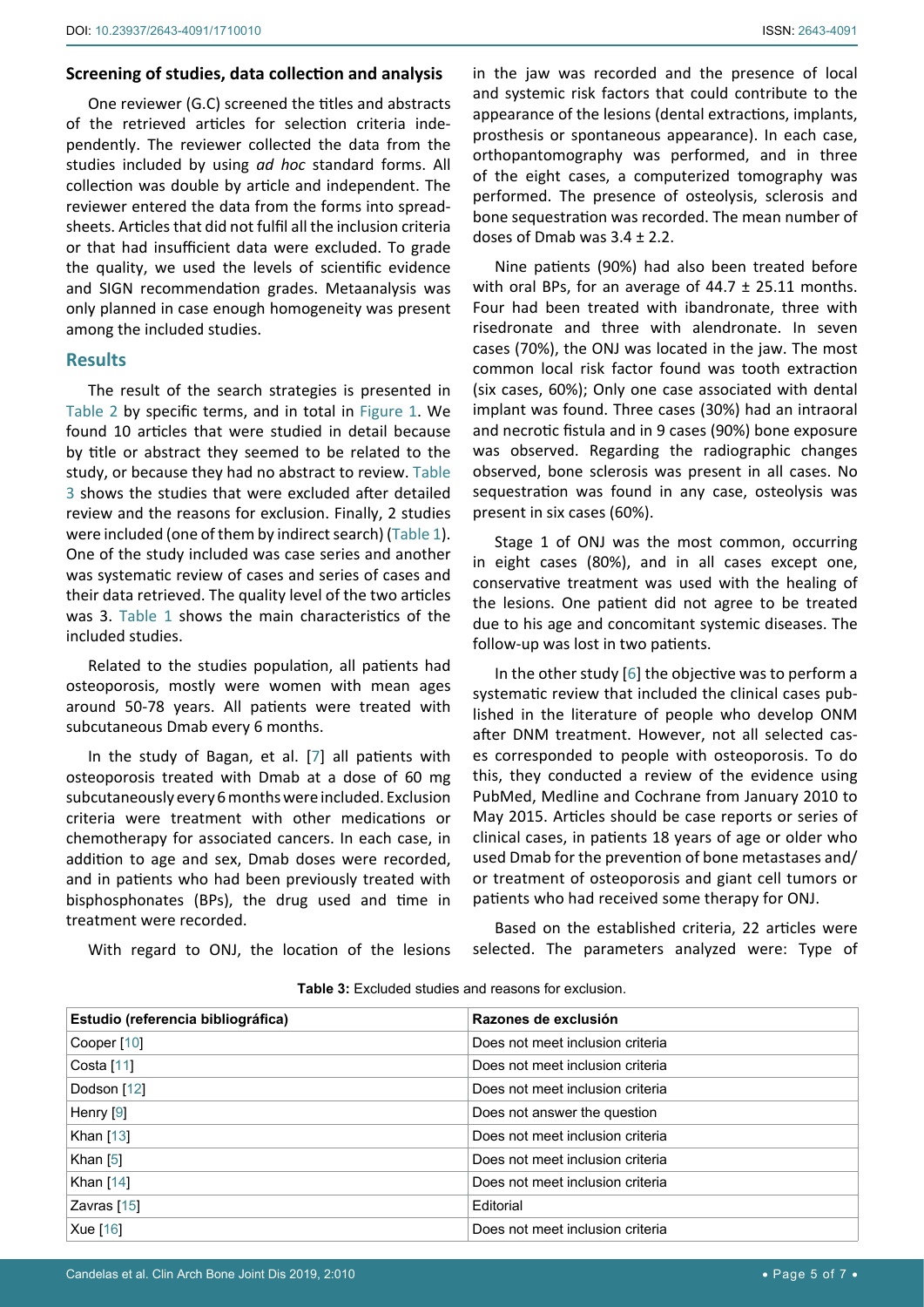disease treated, the characteristics of Dmab treatment, age and sex of the patient, site affected by ONJ, local and systemic risk factors and treatment.

Thirteen full case reports or case series articles were selected for this review. In total, 17 clinical cases were found. Of the 17 cases, only 8 were in patients who had received treatment with Dmab for osteoporosis or osteopenia (47.0%) The majority of cases of ONJ occurred in the posterior mandibular area and only one of them in the posterior maxillary area. Previous treatment with BPs was the most frequent (in 6 of the 8 patients). One patient had received 3 different types of BPs (alendronate and risedronate for 6 years and zoledronate for 1 year). The second most frequent risk factor found was dental extractions (4 of the 8 cases). Of the 8 cases, in 4 of them the received treatment was not exposed. Of the remaining 4, only one of them required surgery and the rest remitted the lesions after conservative treatment.

# **Discusion**

In the present study we have analyzed the risk of ONJ in patients that use Dmab for the treatment of osteoporosis. For the purpose of the present systematic literature review, we decided to include descriptive studies and case series and qualitative research studies.

We finally included a total of 2 studies. The quality of most of them was low.

ONJ has been observed in patients receiving denosumab at much higher doses than those prescribed for osteoporosis, typically as an antimetastatic agent for cancer [\[8](#page-6-8)]; however, it also has been reported in those receiving the normal doses for osteoporosis [\[5\]](#page-5-3).

Some systemic factors such as previous treatment with BPs or dental extractions are associated with the development of osteonecrosis of the jaws in patients treated with denosumab (level of evidence 3) [[6](#page-5-2)].

There are not enough studies that have evaluated the role of denosumab in the development of osteonecrosis of the jaws (level of evidence 3) [[6](#page-5-2),[7\]](#page-5-1).

The incidence of ONJ in the FREEDOM trial extension was low (0.18 %), with most (six of eight) cases occurring after at least 4 years of exposure [[9](#page-6-3)]. Dmab studies suggested that ONJ may be more likely to develop when Dmab is given to patients with risk factors such as dental extraction, poor oral hygiene, use of removable dental appliances, or chemotherapy [[8](#page-6-8)].

The authors of the review found ONJ cases in seven trials in which Dmab was administered as an antimetastatic agent. These trials enrolled a total of 5072 patients who received 120 mg of Dmab subcutaneously every 4 weeks or every 6 months, and ONJ was reported in 96 of them. Therefore, the incidence of ONJ was low, ranging from 0 to 2% over 13 to 21.4 months of treatment.

Several medical associations have published rec-

ommendations to reduce the risk of this complication. In general, the guidelines include in their proposals a correct dental hygiene and revision by a dentist if poor dental health is objectified. If an invasive odontological procedure is planned -exodontia or implant- it is advisable to postpone the start of treatment until the surgical wound is completely healed.

There is some controversy about the attitude to be followed in patients who are already taking Dmab. Most guidelines advise non-oncological patients not to suspend the treatment. In a recent consensus document, in patients who are going to undergo extensive oral surgery and associated risk factors (diabetes, periodontal disease, immunodeficiencies, smoking), clinical judgment may advise temporarily suspending treatment. In this situation, unnecessary prolongation of the suspension should be avoided, especially in patients treated with Dmab. In case of a relevant adverse event such as osteonecrosis of the jaws, and although there is no scientific evidence to show that the withdrawal of the drug will improve the evolution of the process, the same document considers it prudent to suspend it and assess the indication of drugs with different mechanism of action [[5\]](#page-5-3).

In conclusion, not enough studies have been found that have evaluated the role of Dmab in the development of osteonecrosis (ONJ) of the jaws. Some systemic factors that have been associated with the development of ONJ are described in patients treated with Dmab, such as previous treatment with BPs or tooth extractions.

# **References**

- <span id="page-5-0"></span>1. [\(2001\) NIH Consensus Development Panel on osteoporosis](https://www.ncbi.nlm.nih.gov/pubmed/11440324)  [prevention d, therapy M, 2000: Highlights of the conference.](https://www.ncbi.nlm.nih.gov/pubmed/11440324)  [South Med J 94: 569-573.](https://www.ncbi.nlm.nih.gov/pubmed/11440324)
- <span id="page-5-4"></span>2. [Charopoulos I OS, Giannoudis PV \(2011\) The role and](https://www.ncbi.nlm.nih.gov/pubmed/21208140)  [efficacy of denosumab in the treatment of osteoporosis: an](https://www.ncbi.nlm.nih.gov/pubmed/21208140)  [update. Expert Opin Drug Saf 10: 205-217.](https://www.ncbi.nlm.nih.gov/pubmed/21208140)
- <span id="page-5-5"></span>3. [Sambrook P, Copper C \(2006\) Osteoporosis. Lancet 367:](https://www.ncbi.nlm.nih.gov/pubmed/16782492)  [2010-2018.](https://www.ncbi.nlm.nih.gov/pubmed/16782492)
- <span id="page-5-6"></span>4. [Cummings SR, San Martin J, McClung MR, Siris ES, Eastell](https://www.ncbi.nlm.nih.gov/pubmed/19671655)  [R, et al. \(2009\) Denosumab for prevention of fractures in](https://www.ncbi.nlm.nih.gov/pubmed/19671655)  [postmenopausal women with osteoporosis. N Engl J Med](https://www.ncbi.nlm.nih.gov/pubmed/19671655)  [361: 756-765.](https://www.ncbi.nlm.nih.gov/pubmed/19671655)
- <span id="page-5-3"></span>5. [Khan AA, Morrison A, Hanley DA, Felsenberg D,](https://www.ncbi.nlm.nih.gov/pubmed/25414052)  [McCauley LK, et al. \(2015\) Diagnosis and management](https://www.ncbi.nlm.nih.gov/pubmed/25414052)  [of osteonecrosis of the jaw: A systematic review and](https://www.ncbi.nlm.nih.gov/pubmed/25414052)  [international consensus. J Bone Miner Res 30: 3-23.](https://www.ncbi.nlm.nih.gov/pubmed/25414052)
- <span id="page-5-2"></span>6. [de Oliveira CC, Brizeno LAC, De Sousa FB, Mota MRL,](https://www.ncbi.nlm.nih.gov/pubmed/26827069)  [Alves APNN \(2016\) Osteonecrosis of the jaw induced](https://www.ncbi.nlm.nih.gov/pubmed/26827069)  [by receptor activator of nuclear factor-kappa B ligand](https://www.ncbi.nlm.nih.gov/pubmed/26827069)  [\(Denosumab\) - Review. Med Oral Patol Oral Cir Bucal 21:](https://www.ncbi.nlm.nih.gov/pubmed/26827069)  [e431-e439.](https://www.ncbi.nlm.nih.gov/pubmed/26827069)
- <span id="page-5-1"></span>7. [Bagan J, Peydro A, Calvo J, Leopoldo M, Jiménez Y, et](https://www.ncbi.nlm.nih.gov/pubmed/26818808)  [al. \(2016\) Medication-related osteonecrosis of the jaw](https://www.ncbi.nlm.nih.gov/pubmed/26818808)  [associated with bisphosphonates and denosumab in](https://www.ncbi.nlm.nih.gov/pubmed/26818808)  [osteoporosis. Oral Dis 22: 324-329.](https://www.ncbi.nlm.nih.gov/pubmed/26818808)